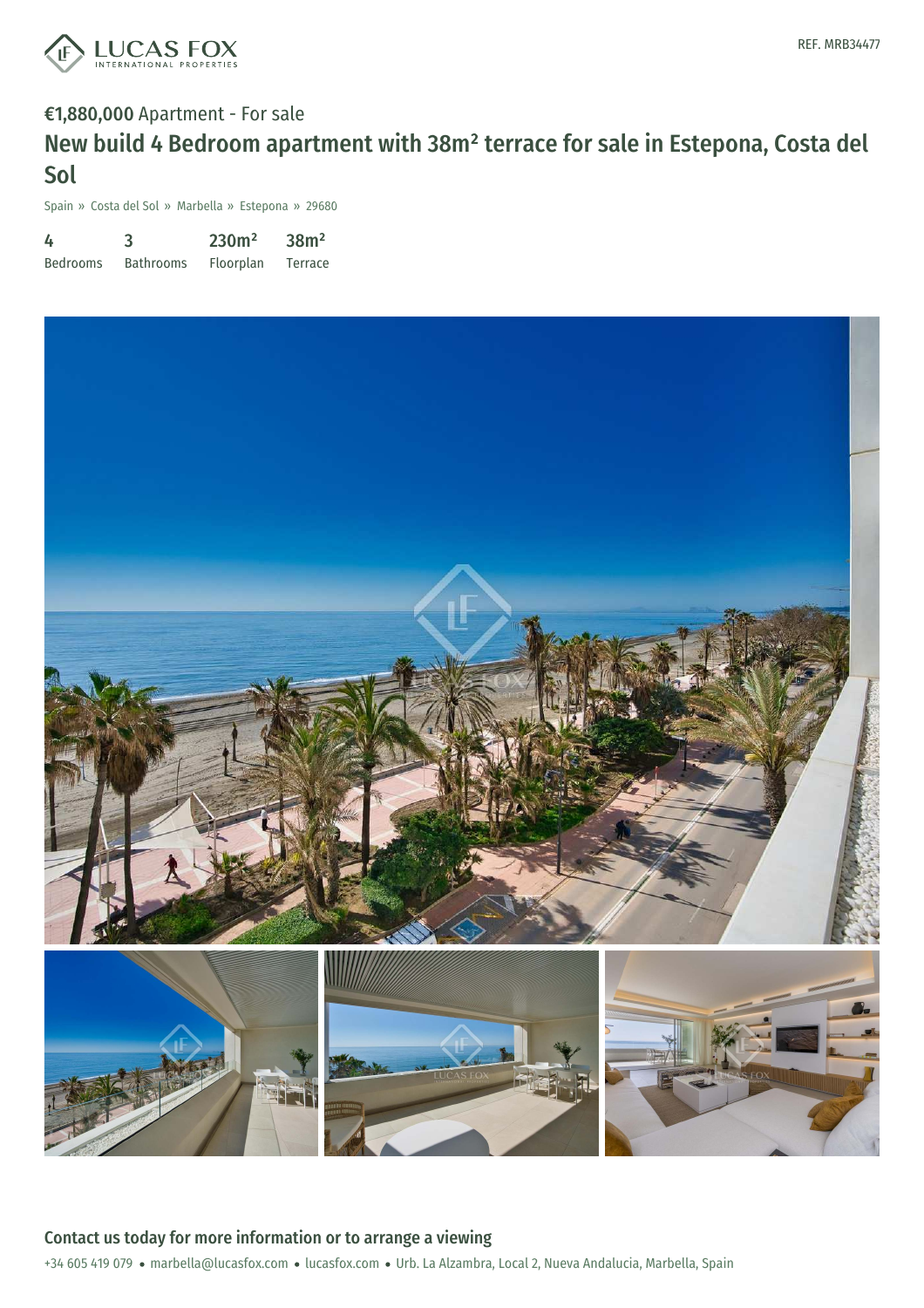

# €1,880,000 Apartment - For sale New build 4 Bedroom apartment with 38m² terrace for sale in Estepona, Costa del Sol

Spain » Costa del Sol » Marbella » Estepona » 29680

4 Bedrooms 3 Bathrooms 230m² Floorplan 38m² Terrace

### **OVERVIEW**

## This stylish 4-bedroom apartment that is part of 5-star urban development and located in the heart of Estepona town is for sale as one of the last remaining unites with open sea views and the beach.

This stylish 4-bedroom apartment that is part of 5-star urban development and located in the heart of Estepona town is for sale as one of the last remaining unites with open sea views and the beach.

This second-floor apartment is in an exclusive and contemporary building on the first line to the beach. On entering the apartment your eyes are drawn to the fulllength windows in the lounge, opening onto outdoor terrace. The terrace is South to South/East facing and beautifully furnished to a high standard.

The indoor lounge flows seamlessly onto this outdoor terrace which enjoys views of the Mediterranean. There is comfortable seating to relax outside and an al-fresco dining.

The stylish modern kitchen has top of the range appliances by AEG & SMEG, including two electric ovens, a microwave, large induction ceramic hob, American style fridge freezer, dishwasher, washing machine etc.

This stunning property is designed to offer privacy in a luxurious setting. The development enjoys a fabulous roof top infinity pool and Jacuzzi with uninterrupted views. This property offers underground parking with an elevator for easy access.



#### [lucasfox.com/go/mrb34477](https://www.lucasfox.com/go/mrb34477)

Sea views, Swimming pool, Terrace, Jacuzzi, Gym, Lift, Natural light, Wooden flooring, Communal terrace, Parking, Underfloor heating, Air conditioning, Barbecue, Built-in wardrobes, Double glazing, Equipped Kitchen, Exterior, Near international schools, Playground, Storage room, Transport nearby, Utility room, Views